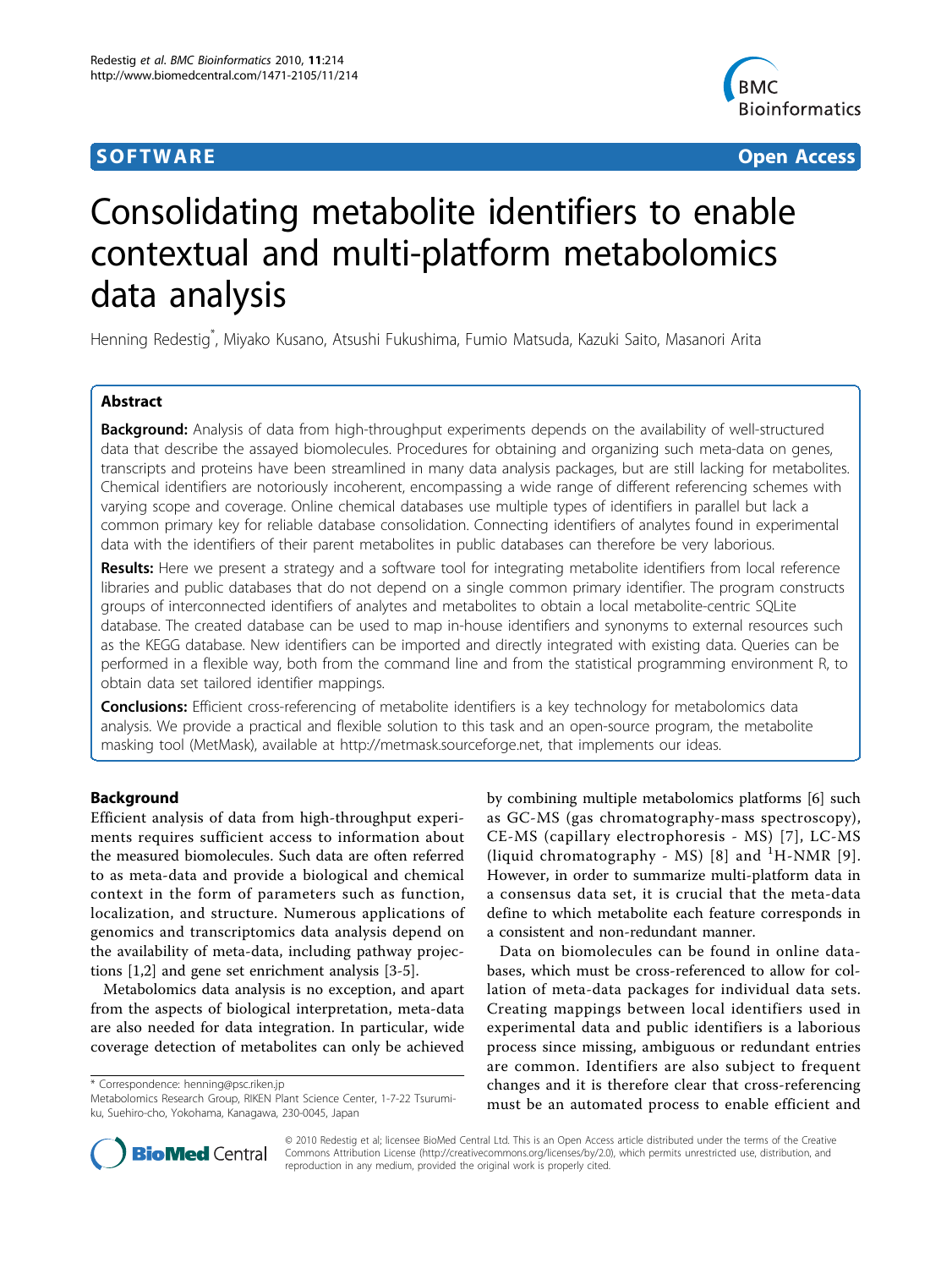reproducible research. For sequence-based data, several tools have been developed that can be used to automatically cross-reference public databases. The AnnBuilder R package [[10\]](#page-9-0) assembles and consolidates genomic information from resources such as LocusLink and the Gene Ontology. PICR [\[11\]](#page-9-0) and PAnnBuilder [[12](#page-9-0)] perform similar tasks for proteins.

Several public databases are focused on gathering information about metabolites and integrating this with data on genes and proteins. Notable examples include the Chemical Entities of Biological Interest database (ChEBI) [[13\]](#page-9-0), the Kyoto Encyclopedia of Genes and Genomes (KEGG) [[14](#page-9-0)], the Madison Metabolomics Consortium Database (MMCD) [\[15\]](#page-9-0) and the Human Metabolome Database (HMDB) [[16\]](#page-9-0). All these databases use more than one public identifier and can therefore also be used for identifier conversion. Middleware solutions such as BioSpider [\[17\]](#page-9-0), BioMart [[18](#page-9-0)] and BridgeDb [[19](#page-9-0)] are useful tools for querying these in an efficient manner. However, metabolomics data are often annotated with compound names (synonyms) of varying consistency, or in the best case, references to in-house libraries. These local identifiers can often be associated with several different molecular structures causing ambiguities and redundancies that make them very difficult to cross-reference with public identifiers. A tool that aim to solve this task has, to the best of our knowledge, not yet been reported.

There are several aspects of metabolite identifiers that make them difficult to cross-reference in an automated fashion. A major obstacle is the lack of a widespread standardized identifier. There is a multitude of different schemes for referencing chemical compounds because the best way of doing so largely depends on the purpose of the identifier. Metabolites are in general best referred to by their absolute chemical structure using e.g. InChI (IUPAC International Chemical Identifier). However, in certain circumstances it is necessary that the identifier is human readable warranting the use of chemical synonyms; on other occasions, we need to refer to a specific resource and therefore use database keys. Currently, chemical databases solve this problem by using multiple types of identifiers in parallel.

Unfortunately, with different databases relying on different identifiers, consolidation becomes very difficult [[20\]](#page-9-0), especially since one frequently must rely on multiple intermediate resources.

Another serious problem for data integration is that most referencing schemes are redundant in the sense that the same compound has multiple valid identifiers. Therefore, even if everyone used, e.g., PubChem IDs as suggested by Kind et al. [[20](#page-9-0)], cross-referencing for the purpose of data integration may still be difficult as different identifiers do not imply different metabolites.

A related problem stems from the fact that chemical databases are geared toward annotating single, specific compounds, which is not entirely compatible with real life metabolomics data. Metabolites are often derivatized prior to separation due to analytical requirements or inexactly determined because of the limited resolution of high-throughput metabolomic platforms. Hence, the measured *analyte* does not necessarily correspond to the same chemical structure as the original metabolite and is therefore associated with a different identifier. These identifiers must be mapped back to their plain structure prior to biological interpretation and integration with data from other platforms. This problem becomes especially vexing since different platforms may use different analytes for the same metabolite. The abstraction between analytes and metabolites is typically only defined in platform-specific in-house libraries (e.g., [[21\]](#page-9-0)). Taken together, identifiers used in metabolomics are connected in a many-to-many kind of relationship, which current chemical databases do not fully support.

One approach to solve the problem of gathering metadata for metabolomics would be to build a new database of chemical compounds including all known analytes, how they relate to parent metabolites as well as links to all relevant biological resources. Such a project, however, would be extremely resource intensive, and since different metabolomics researchers use different reference libraries and have different ambitions, it would still not solve the problem completely.

Instead, we opted for a more pragmatic strategy and designed a program that can import both in-house reference libraries and online resources and organize the identifiers by how they are interconnected. By this method, groups of compounds are formed containing both the analytes and the metabolites they refer to as well as links to the selected biological databases. Because all available identifiers are used in parallel, there is no need for any master identifier, and databases can be consolidated as long as they can be linked using any of the imported resources. The result is a metabolite-centric database, which can be used to obtain tailored metabolite meta-data in a flexible and straightforward manner.

Here, we present and discuss our strategy for reconciling metabolite identifiers across in-house libraries and public databases. Examples are given both for how to create and query a custom database as well as the types of data analysis that this technology enables. Using the provided software, MetMask (the metabolite masking tool), tailored mappings between different metabolite identifiers are easy to construct, thereby providing metadata accessibility similar to that known from gene expression data analysis.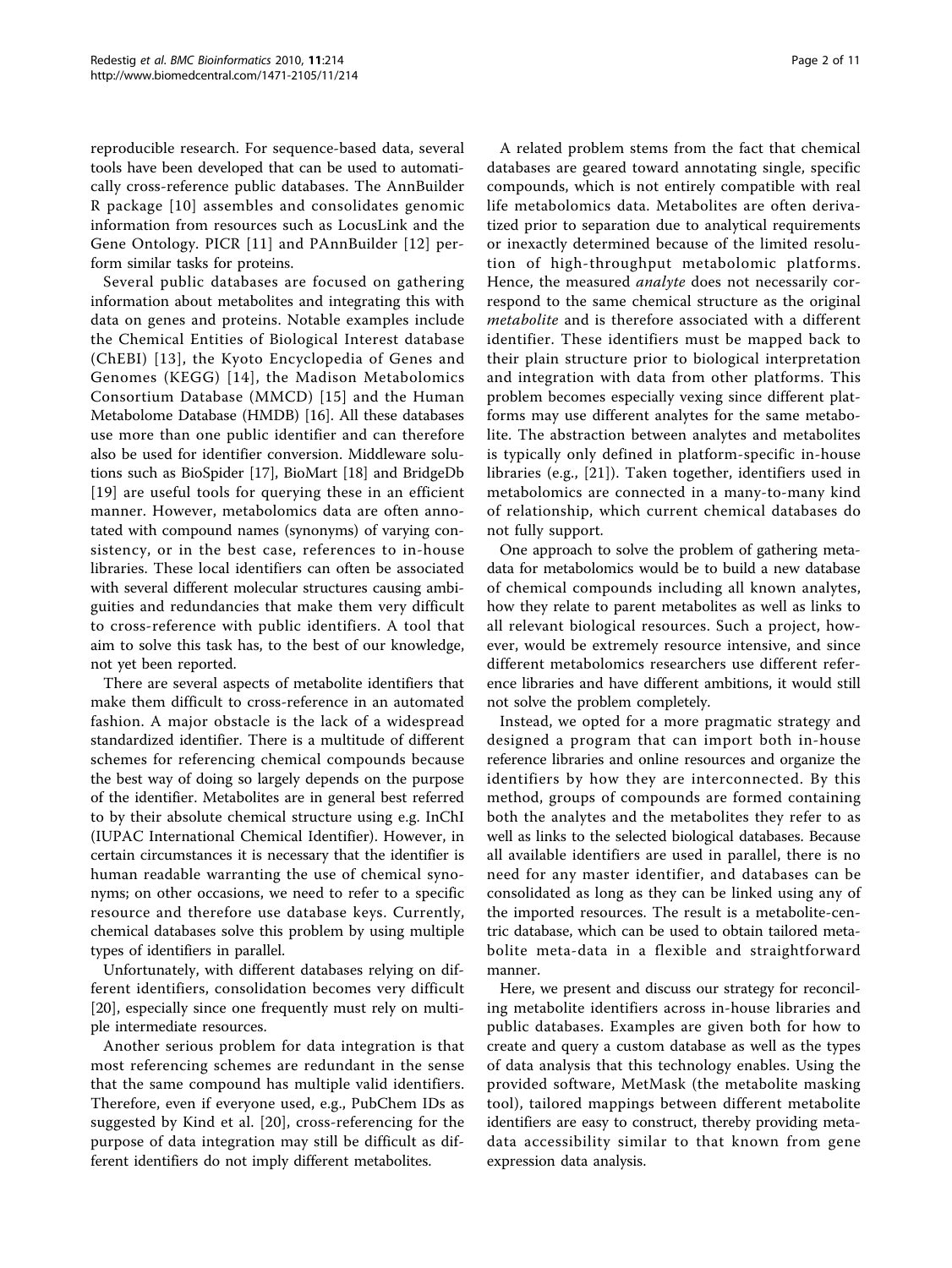#### Implementation

The goal of this project was to construct a method to efficiently cross-reference different types of metabolite identifiers in order to facilitate downstream data analysis (Figure 1). Specifically, we wish to obtain a local database that associates every relevant metabolite with a group of identifiers comprising all known references to that metabolite. Because we deal with applied data analysis, two metabolites that can not be distinguished by the metabolomics platform at hand are considered the same metabolite. Every identifier group should also contain references to the platform-specific analytical derivatives, or analytes, of the associated metabolite.

These ambitions imply that the constructed groups may contain references to more than one distinct chemical structure. The goal of the constructed database is therefore clearly different from that of public chemical databases such as HMDB and PubChem [[22\]](#page-9-0), which gather information about specific chemical structures.

The resources that are available for constructing the desired database are chemical reference libraries and external public databases such as KEGG [[14](#page-9-0)], ChEBI [[13](#page-9-0)] and the \*Cyc databases (e.g. EcoCyc [[23\]](#page-10-0), Human-Cyc [[24](#page-10-0)] and PlantCyc [[25\]](#page-10-0)). The information taken from external databases is the primary identifiers and their links to other public databases. The reference libraries are files that list the analytes that are recognized by the corresponding metabolomics platform and associate these with their parent metabolite. The listing typically uses local identifiers for the analytes and at least one publicly used identifier of the metabolite, e.g.,

Unfortunately, there are several limitations that make these resources non-trivial to integrate with each other.

• The primary identifier that we seek, the identifier group, is not used by any resource.

- All resources may list multiple entries for the same metabolite, e.g., separate entries for alanine and L-alanine.

• There is no identifier type that is used by all entries in all resources.

• Comparing different resources, there may be errors in the sense that the same identifier can be used to refer to different metabolites.

The input can be thought of as a large network of identifiers where primary identifiers are linked to other identifiers. A straightforward way of obtaining the groups of identifiers that we seek is to combine all identifiers that are interconnected. However, the last observation above implies that this could also erroneously group strictly different metabolites. To solve this problem we designed a heuristic, which is described in the following section.

#### A strategy for cross-referencing metabolites

We reason that the primary key, the identifier group, should correspond to a group of strongly interconnected identifiers. We grow these groups incrementally as new data are imported to our database and merge groups if

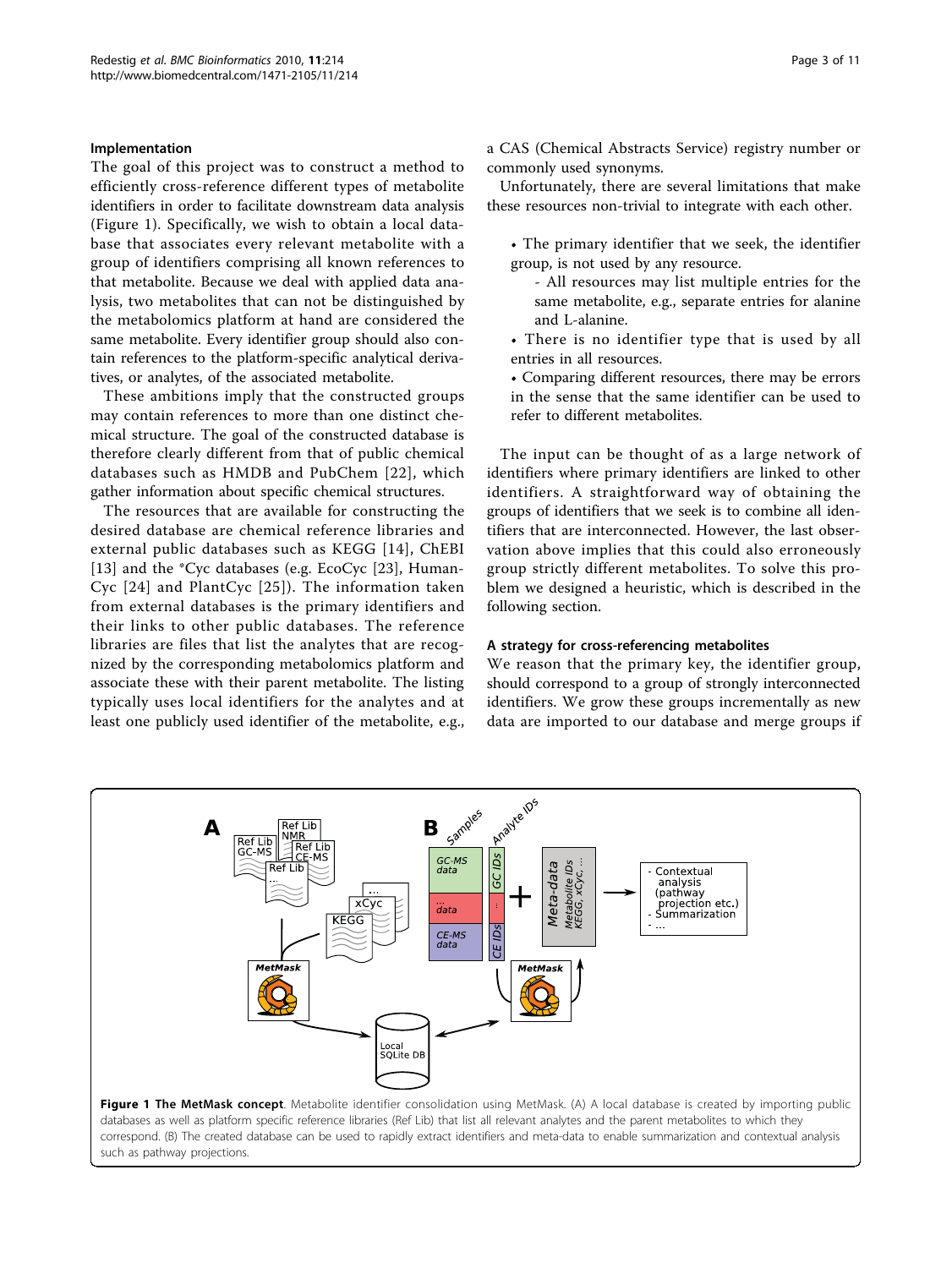<span id="page-3-0"></span>they overlap strongly with each other; see Figure 2 for a schematic representation of the integration strategy.

All input can be broken down into groups of identifiers that associate a primary identifier with a set of associated identifiers. Upon data import, the database that is being constructed is searched for any pre-existing identifier group that overlaps with the incoming group. If an overlapping group is found, it is tested for compatibility with the new group. If the two groups are compatible, they are merged to form a new larger group; if they are not compatible, the overlapping identifiers in the new group are annotated as 'weak' and the rest form a separate group. Weak identifiers are defined as identifiers that may be associated with more than one identifier group. The compound name C is a typical example of a weak identifier as it can refer to either cysteine or cytosine.

Because no identifiers are deleted, all original associations found in the input are also present in the resulting database and can be used to query for metabolites.

The constructed database may group different chemical structures, and therefore there is no direct way of knowing which identifiers should be connected and which should not. Hence, we resort to a rule set and define two identifier groups as compatible if,

2. They come from different sources but share at least  $n$  types of non-weak identifiers, where  $n$  is user-defined (default 2).

3. Two identifier groups are not compatible if they do not have the same chemical sum formulas (ignoring single proton differences and derivatized compounds).

The threshold in step 2 is included to cope with errors and minor ambiguities in the input. A high  $n$  implies that correctness is prioritized and only groups of identifiers that are very likely to refer to the same metabolite are merged. A low  $n$  on the other hand prioritizes nonredundancy, causing more groups to be merged. When consolidating two databases that only can be linked with a single type of identifier, this threshold should be set to one. When working with very unreliable data sources, it may instead be increased.

The resolved groups of metabolite identifiers are stored in a local database that keeps track of the source of every imported identifier, which identifier group it belongs to and if that association is annotated as weak. The identifier groups have a local primary key that



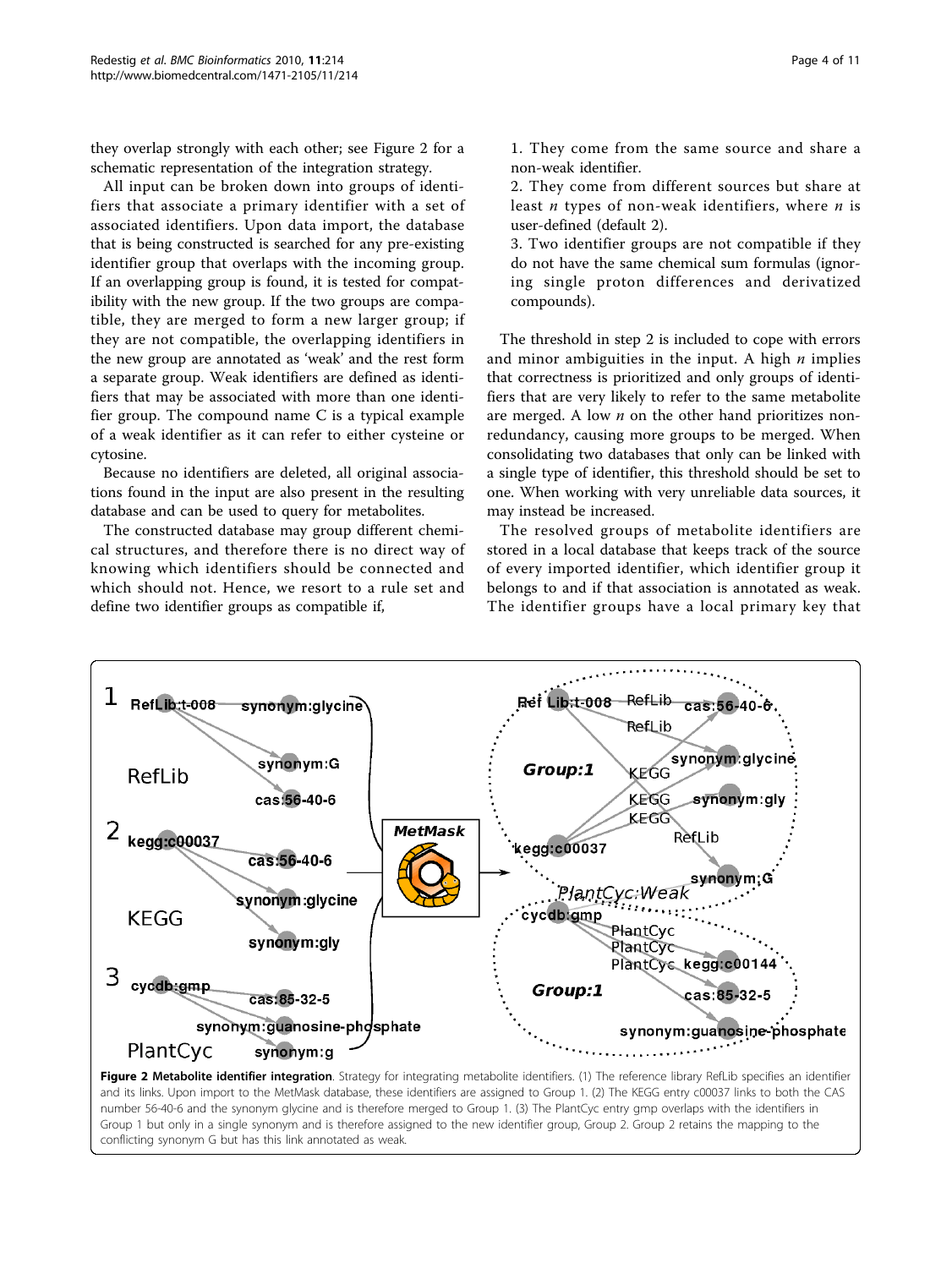allows for instantaneous conversion between different types of identifiers.

The notion of defining certain identifiers as weak also makes it possible to set entire identifier types as weak. This way, annotational identifiers such as pathway information can be imported without causing any identifier groups to be merged.

# The MetMask interface

The program interface is command line-based, making it easy to integrate into automated data analysis pipelines. Sources and binary distributions can be found at [http://metmask.sourceforge.net](http://www.genome.jp). The project page also gives access to a web-interface, which can be used to perform identifier conversion and visualization using an example database.

The widely used statistical programming environment R [\[26](#page-10-0)] together with the BioConductor project [[27](#page-10-0)] provides meta-data for proteins and genes but not metabolites. Therefore, we designed the metmask.db R-package which can be used in a similar way as the packages depending on the AnnotationDbi [[28\]](#page-10-0) framework. The metmask.db package depends on a slightly modified version of AnnotationDbi, which is available from the MetMask project page. The package can be used either with its accompanying database or with a customized database by simply replacing the database file.

The main MetMask program is platform-independent, free, open-source software implemented as a Python package. Identifiers are stored in a local SQLite [[29](#page-10-0)] database and the package is distributed together with an example database including 1439 identifier groups.

# Import

Different parser modules depending on which source is being imported handle imports to the database. The parsers read different file formats but in essence all perform the same thing: collation of groups of identifiers, annotating and inserting them to the database. The currently distributed parsers are listed in Table [1](#page-5-0). File format definitions can be found in the user manual provided as Additional file [1.](#page-9-0) The parsers modules are implemented as plug-ins making implementation of new parsers easy.

Imports can be performed both comprehensively and in synchronization mode in which only identifier groups are imported that already have some overlap in the database.

The identifier types KEGG compound ID, CAS Number, KNApSAcK, CQ ID (from MMCD), Pub-Chem Substance ID and Compound ID, InChI, Metlib ID and HMDB ID are matched with regular

expressions to ensure that imported identifiers are well formatted.

Once a database has been created, minor updates that define new metabolites or add data to already existing metabolite groups may be performed by re-importing the updated source. Larger rearrangements and deletion of identifiers is not supported in the current version of MetMask and must therefore be done by rebuilding the whole database.

# Query and visualization

The MetMask database can be queried in a flexible manner, making it easy to extract both information on single entries and to do batch queries. When input is given via standard input, each line is treated as a query string, and the result is provided as standard output. Full export is also supported in which the requested identifier types are extracted for all identifier groups.

Default output is given as a comma delimited table where one row corresponds to one identifier group and each column corresponds to the queried identifier type. Multiple identifiers of the same type and group are separated by the pipe character. This type of output can be imported into spreadsheet programs or read by interpreters such as Python, Perl or R.

The associations in the constructed database are annotated with both the original source they came from and whether they are considered useful for identifying a specific metabolite or weak (only provide annotation). The identifier groups can be visualized as graphs by tracing how primary identifiers link to other identifiers in the input sources (example in Figure [2](#page-3-0)). To facilitate these visualizations, MetMask can output graphs of identifier groups as text files with one edge per row, with the source node in the first column and target node in the second column. The original source is given in the third column and the status as weak in the fourth column. This type of text file can be visualized using graph drawing software Cytoscape [\[30](#page-10-0)] or Rgraphviz [[31](#page-10-0)].

#### Provided database

MetMask is distributed with a database built for our metabolomics platform. The database is geared towards plant primary metabolism and is not meant to suit all researchers' needs but mainly to serve as an example. The database was built by importing platform specific reference libraries and synchronization with KEGG, PlantCyc (version 3.0) and ChEBI [[13\]](#page-9-0). There are 1439 different identifier groups in the database representing our estimation of the total number of distinct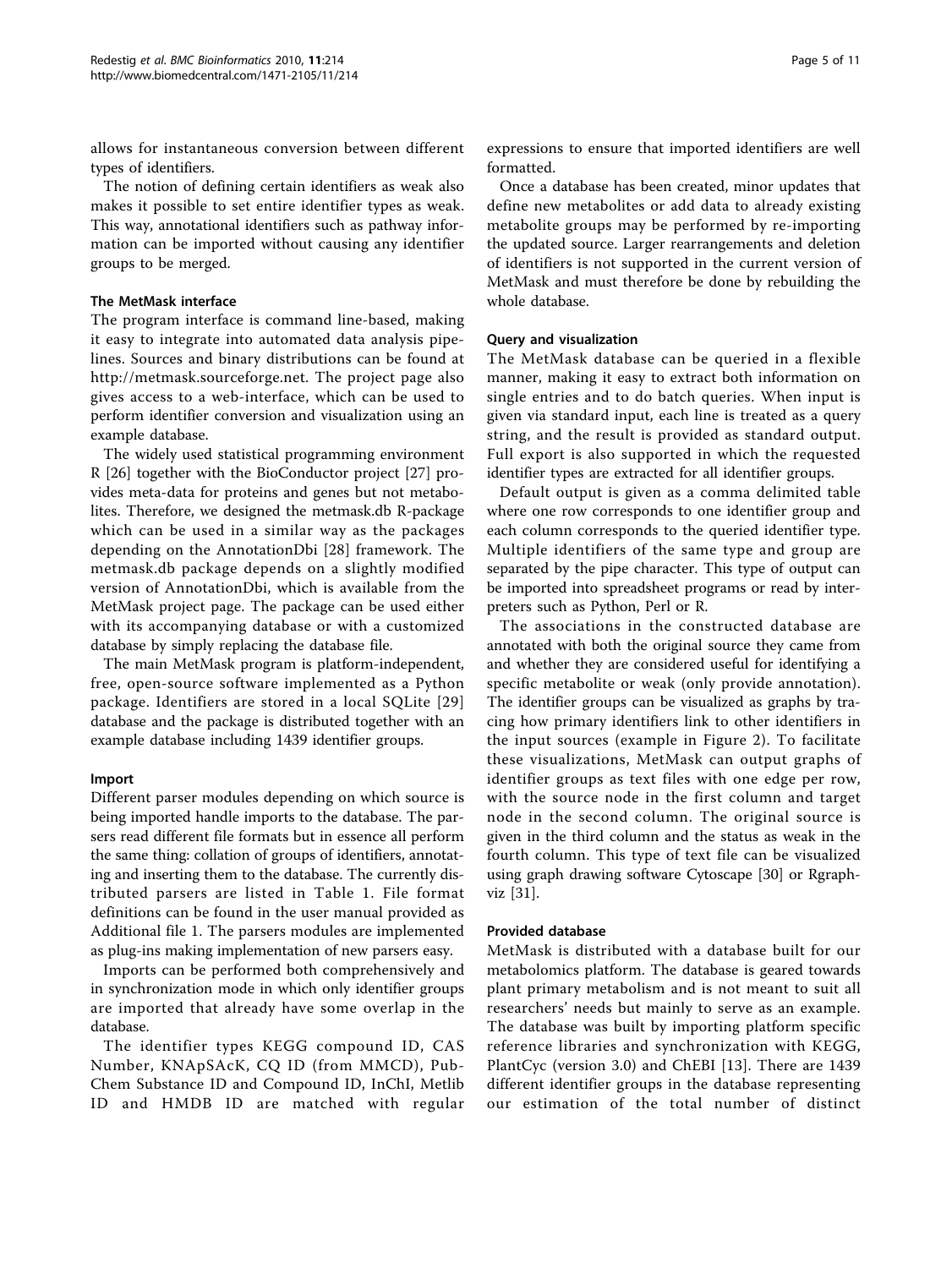## <span id="page-5-0"></span>Table 1 Parsers

| Name       | Resource          | Format                            | Imported identifier types                                                                                |
|------------|-------------------|-----------------------------------|----------------------------------------------------------------------------------------------------------|
| simple     | User provided     | Comma separated text file         | File specific                                                                                            |
| sdf        | The NIST library  | SDF chemical information file     | NIST number, CAS, Synonyms, Sum formula                                                                  |
| mpimp      | MPIMP MS library  | NIST MS export file               | Name, KEGG, Synonyms, CAS                                                                                |
| cycdb      | Any *Cyc database | compounds.dat file                | Frame ID, CAS, Synonyms, SMILES, InChI, KEGG                                                             |
| Cyc        | Any *Cyc database | compounds dump file               | Synonyms, CAS, KEGG, SMILES, Sum formula, Pathway                                                        |
| kegg       | KEGG              | compounds file (local or via FTP) | KEGG ID, Synonyms, CAS, Sum formula, ChEBI, KNAp-SAcK,<br>Pathway, PubChem SID                           |
| chebi      | ChFBI             | online database (SOAP)            | ChEBI ID, IUPAC Name, CAS, KEGG, InChI, SMILES, Sum formula,<br>Synonyms                                 |
| metabocard | <b>HMDB</b>       | metabocards.txt                   | BioCyc, CAS, ChEBI, Sum formula, HMDB, InChI, IUPAC, KEGG,<br>Metlin, Synonym, Pub-Chem SID, PubChem CID |

The currently provided parsers for importing metabolite information. File format definitions can be found in the user manual. The imported identifier types indicate the identifiers that are extracted from the source file.

|  |  |  |  |  |  | Table 2 The sources for the provided database |  |
|--|--|--|--|--|--|-----------------------------------------------|--|
|--|--|--|--|--|--|-----------------------------------------------|--|

| Name                     | Source                       | Synchronization mode | Parser |
|--------------------------|------------------------------|----------------------|--------|
| PRIMe chemical standards | In-house database            | Νo                   | simple |
| RIKEN MS Library         | http://prime.psc.riken.jp    | No                   | riken  |
| MPIMP MS library         | Personal communication, [21] | Νo                   | mpimp  |
| PlantCyc compounds.dat   | http://www.plantcyc.org      | Yes                  | cycdb  |
| KEGG Compounds/Pathways  | http://www.genome.jp         | Yes                  | kegg   |
| ChEBI                    | http://www.ebi.ac.uk/chebi   | Yes                  | chebi  |

The sources used to build the provided database. Each source contains one or more different identifier types. Synchronization mode imports only additional data to already existing metabolite groups in the database.

metabolites in our reference libraries. Table 2 presents a listing of the used sources, and Table [3](#page-6-0) shows a description of the created database.

# Results and discussion

In order to demonstrate our approach, we look at an example data set from a CE-MS-, GC-MS-, and LC-MSbased study measuring metabolite levels in tomato fruits in two ripening stages. The data set was composed of three different data matrices, each annotated with either chemical synonyms or identifiers referring to platformspecific reference libraries. The biological aspects of the experiment are not within the scope of this study and we will only consider it as generic data set coming from three platforms were all preliminary data processing such as peak picking, deconvolution and alignment has been successfully performed.

In the following sections we use two reference libraries and public resources to create a MetMask database and then show how it can be used to crossreference the local identifiers with public identifiers. Finally, we provide two short examples of data analysis techniques that the created identifier database enables. The results presented here are specific to how these particular libraries were constructed, but the main concept will be the same regardless of the utilized platform.

#### Creating and querying an identifier database

First, we import two reference libraries consisting of comma separated text files and a NIST MS export file listing local identifiers and synonyms as well as partial links to publicly used identifiers. Using MetMask, an import into a new database called 'mydb' is performed by,

> metmask –import library-one.csv –parser simple –db mydb

> metmask –import library-two.txt –parser riken –db mydb

This import limits the search space of the metabolites in order to obtain a stream-lined database for our libraries. When this import has been performed, we can enrich the created identifier groups with data from other sources by importing those sources in synchronization mode. Augmenting our database with data from ChEBI and KEGG is performed by,

> metmask –import chebi –synchronize –db mydb

> metmask –import kegg –synchronize –db mydb

The two commands listed above may take up to 20 minutes but only necessary when building or updating the database.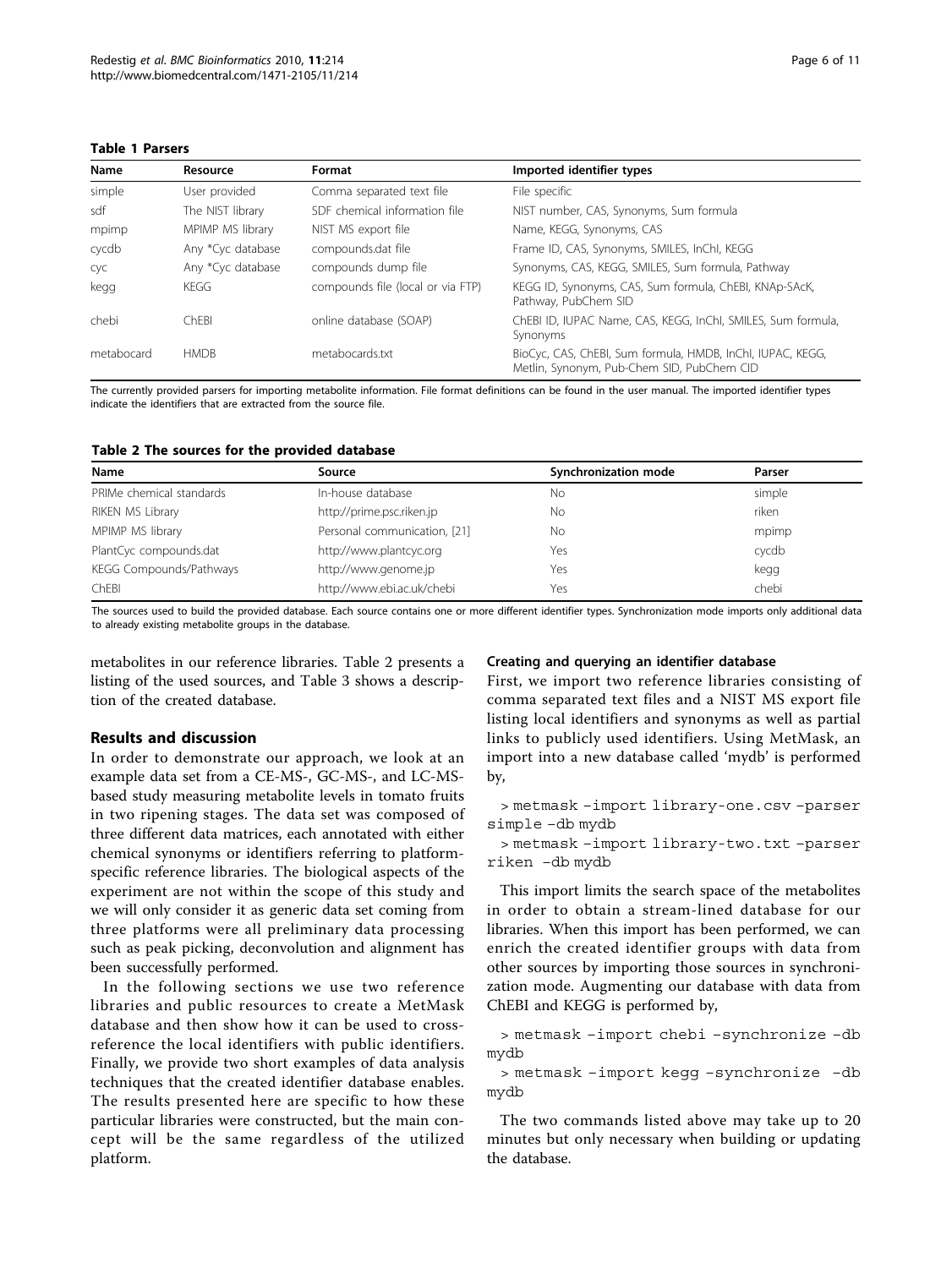<span id="page-6-0"></span>Table 3 Statistics of the provided database

| Identifier type          | Identifier name | <b>Number of identifiers</b> |  |  |
|--------------------------|-----------------|------------------------------|--|--|
| Groups                   | id.             | 1439                         |  |  |
| PRIMe chemical standards | rlib            | 1287                         |  |  |
| RIKEN MS Library [33]    | riken           | 241                          |  |  |
| Synonym                  | synonym         | 11180                        |  |  |
| Sum-formula              | formula         | 951                          |  |  |
| CAS                      | cas             | 2416                         |  |  |
| KEGG Compounds [34]      | kegg            | 1297                         |  |  |
| KEGG Pathway [34]        | pathway         | 184                          |  |  |
| PubChem Compound [22]    | cid             | 1857                         |  |  |
| PubChem Substance [35]   | sid             | 1077                         |  |  |
| <b>IUPAC Names</b>       | iupac           | 1928                         |  |  |
| <b>SMILES</b>            | smiles          | 2666                         |  |  |
| InChl                    | inchi           | 1668                         |  |  |
| KNApSAcK [36]            | knapsack        | 671                          |  |  |
| KaPPA-View [1]           | kappav          | 261                          |  |  |
| LipidBank [37]           | lipidbank       | 127                          |  |  |
| Lipid maps [38]          | lipidmaps       | 178                          |  |  |
| ChEBI [13]               | chebi           | 1177                         |  |  |
| Chemspider               | chemspider      | 1001                         |  |  |
| MPIMP MS library [21]    | mpimp           | 3439                         |  |  |
| PlantCyc Frame ID [25]   | cycdb           | 495                          |  |  |

Statistics of the provided database. The number of groups is the total number of constructed distinct metabolite groups. Each group gathers one or more identifiers of the following listed identifier types.

Our experimental identifiers may be cross-referenced by querying the created database. ChEBI identifiers, KEGG IDs and synonyms for our example data set can be extracted by calling,

> metmask local-ids.txt –goal chebi, kegg, synonym -Q –db mydb

which yields

17497, c00160, glycolate|glycolic acid| hydroxyacetic acid

17794|17050, c00197|c00597, 3-phosphodl-glycerate|3-phosphoglycerate|<cont..>

Other more complex queries such as "all CAS numbers and ChEBI identifiers for the entries associated with KEGG pathway 00500 (starch and sucrose metabolism)" are also straightforward, e.g.,

> metmask –query 00500 –table pathway –goal cas, chebi –db mydb

#### Comparison with using single resources

The main, still relatively easy alternative to using MetMask for cross-referencing identifiers is to write a custom script to query a public database. In order to compare our performance with this approach, we created MetMask databases using only the example reference libraries library-one.csv, library-two.txt and the input file local-ids.txt (Additional files [2, 3](#page-9-0) and [4](#page-9-0)) and one of the resources ChEBI, KEGG, PlantCyc, the MPIMP MS (Max-Planck Institute for Molecular Plant Physiology) library [[21\]](#page-9-0) and a manually curated list of chemicals which we refer to as the PRIMe (Platform for RIKEN Metabolomics) chemical standards. We then tried to convert the identifiers and compound names used in the experimental data to the public identifiers CAS, KEGG ID or InChI. These identifier types are used by all resources except the MPIMP MS library and KEGG which do not use the InChI identifier.

Table [4](#page-7-0) lists the number of successfully converted identifiers. The result shows that although the public databases contain the sought identifiers, they cannot always be reached with the search strings found in the experimental data. However, when all databases are used together as in the MetMask strategy, identifiers are accumulated and cross-referencing becomes possible. This result shows that the MetMask approach of using multiple resources improves cross-referencing, thereby reducing the risk that metabolites get lost during identifier conversion. Of the 251 search strings, 13 were completely absent from the MetMask database. Manual examination revealed that they were either typos or rare compound names. An advantage with MetMask is that a list of such problematic identifiers can be used to create a new input file, which associates them with better known identifiers. After this input has been imported to the database, the old identifiers are directly linked to all other identifiers as well.

Enhanced performance in identifier conversion is, however, not the only advantage when using MetMask compared to querying single public resources. MetMask makes it possible to incorporate local identifiers to create a tailored database, something that is not supported by any online resource.

MetMask also gives a single interface for queries that facilitates and speeds up batch queries. Performing the 251 queries for the example data set takes ca. 5 seconds on a standard PC. In comparison, the identifier conversion tool BioSpider [[17](#page-9-0)] use several online resources making it continuously up-to-date, but also fairly slow with a single query typically taking several minutes.

#### Visualization of a group of identifiers

The associations in the example database provided with MetMask are annotated both with the original source they came from and whether they are considered to be useful for identifying a specific metabolite or are weak (only provide annotation). Identifier groups can be visualized as networks where each source connects its own master identifier to a set of externally used identifiers. An excerpt of the connection graph for alanine is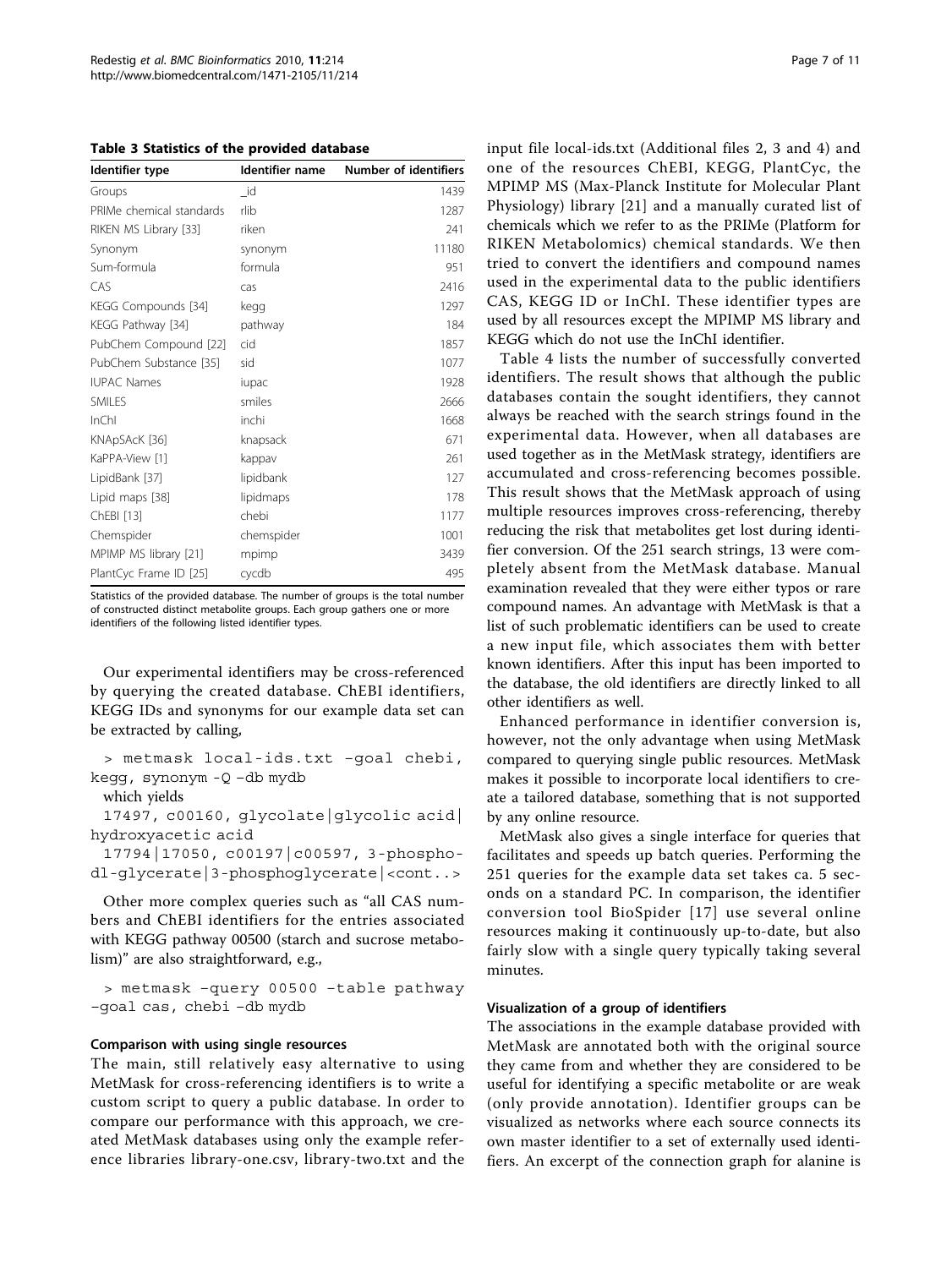<span id="page-7-0"></span>Table 4 Comparison of cross-referencing performance on the example data set

| <b>Databases</b>            | <b>CAS Registry</b><br>number | <b>KEGG</b> InChI<br>ID |     | Any<br>identifier |
|-----------------------------|-------------------------------|-------------------------|-----|-------------------|
| Only reference<br>libraries | 124                           | 58                      | 0   | 124               |
| PlantCyc                    | 125                           | 82                      | 74  | 125               |
| GMD                         | 199                           | 146                     | 0   | 202               |
| ChEBI                       | 124                           | 58                      | 54  | 124               |
| KFGG                        | 131                           | 111                     | 0   | 131               |
| PRIMe chemical<br>standards | 168                           | 158                     | 166 | 168               |
| All (MetMask)               | 235                           | 222                     | 231 | 238               |

Comparison of cross-referencing performance for the 251 identifiers and synonyms found in the example data set. Local reference libraries were combined with the sources listed in column Databases via MetMask and used to convert local identifiers to CAS, KEGG and InChI identifiers. The table lists the number of successfully converted identifiers. Conversion to "Any identifier" indicates the number of local identifiers that could be converted to any other type of identifier (e.g., SMILES, synonym, IUPAC name, etc.). Using all resources together, as performed in the MetMask approach, we obtain a better identifier conversion performance.

shown in Figure 3. The MPIMP MS library connects alanine, -DL (2TMS) with a KEGG entry and two synonyms. As further sources were imported, more identifiers were added to the same group, making it easy to map our in-house identifier to the external resources even though those associations would require intermediate identifier types.

Note that multiple entries from the public databases ChEBI and KEGG have been merged to the same entry since the analyte alanine, DL- (2TMS) can be interpreted as any of the entries L-alanine (KEGG:C00041, ChEBI:16977), D-alanine (KEGG:C00133, ChEBI:15570) or alanine (KEGG:C01401, ChEBI:16449). This merging is an important feature because the resolution of the annotations must match that of the experimental platform and be as non-redundant as possible to avoid statistical bias toward multiply represented metabolites. Gathering all equivalent identifiers also helps to avoid inconsistencies, which may arise when the same metabolite is annotated with slightly different compound names.

Performing this kind of identifier grouping is very difficult without combining the result of queries to multiple databases.

To avoid creating connections between different metabolites we resorted to a heuristic rule-based approach. Our capability to detect erroneous input is currently limited to ensuring good overlap and matching sum formulas between identifier groups before merging them. Therefore, our accuracy depends largely on correct input. After importing new resources to the database it is recommendable to inspect the output manually to confirm the result. If mistakes are discovered, the graph visualization capability of MetMask provides a way to

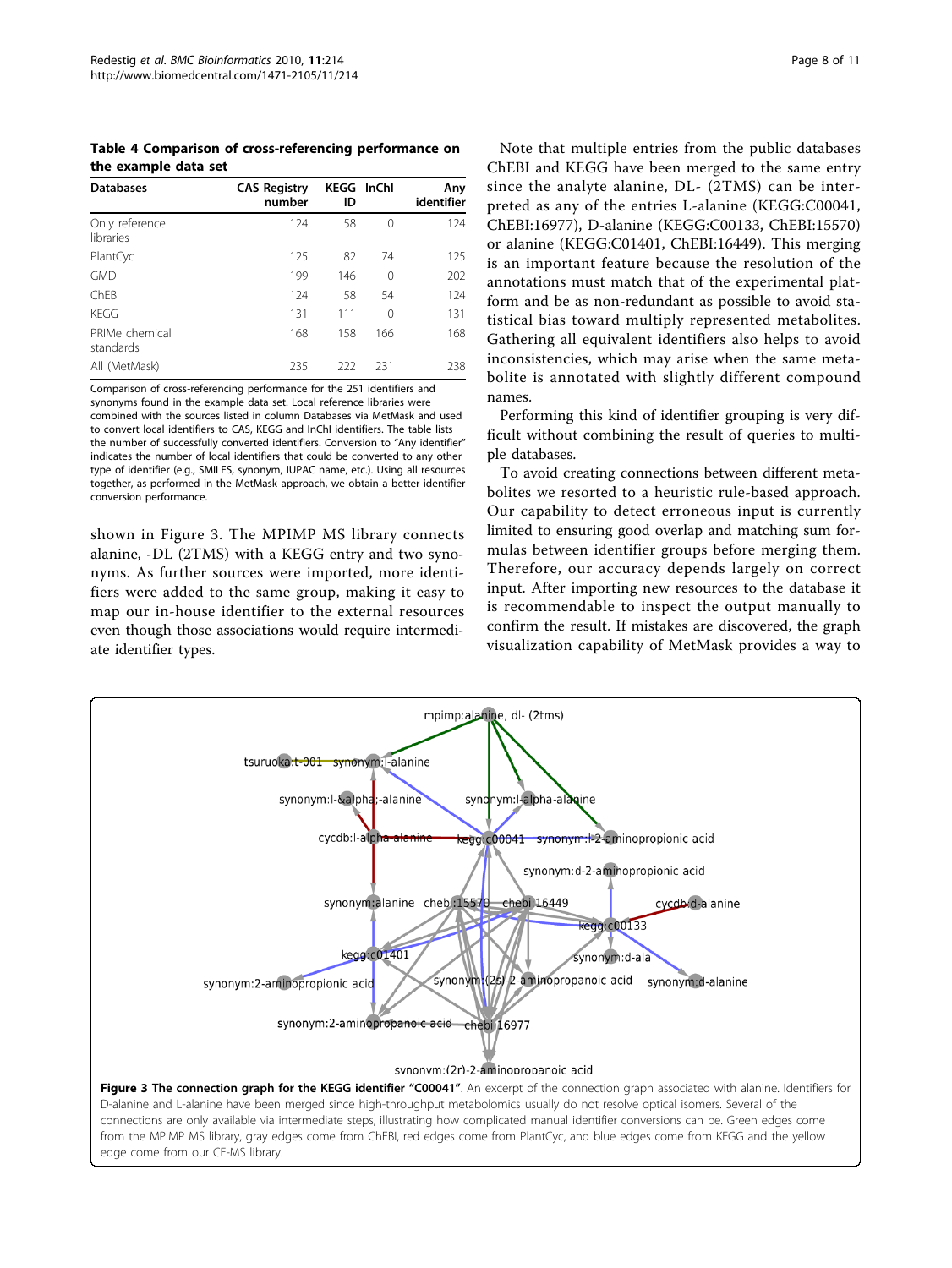track down the source of the errors. False associations can then be dropped from the database to avoid future errors. The main alternative to MetMask, writing custom scripts, is not less error-prone, particularly since chemical databases tend to be sparsely connected requiring the use of intermediate identifiers.

# MetMask facilitates multi-platform metabolomics and contextual data analysis

Identifier unification plays an important role if one combines multiple analytical platforms to obtain better coverage of the metabolome. Different platforms may use different reference libraries, which results in data sets with mixed types of identifiers. In order to obtain a consensus, non-redundant data set, it is crucial that metabolite identifiers are used in a consistent manner. Efficient identifier management is therefore a key technology for multi-platform metabolomics. Current middleware solutions exemplified by BioMart [[18\]](#page-9-0) and BioSpider [[17\]](#page-9-0) provide efficient access to online resources but do not resolve any ambiguities or redundancies that they imply.

After the identifiers in the example data set are unified using MetMask, all analytes that correspond to the same metabolite can be extracted and summarized by, e.g., replacing them with their first principal component (PC). In Figure 4A, the alanine features from CE-MS and GC-MS are replaced by their first principal component (PC). This procedure can then be repeated for all duplicated metabolites until all features are unique. Without proper identifier integration, this task would require manual intervention - an unfeasible process when working with wide coverage metabolomics data. The obtained consensus data set has the advantage over the original data that it is not biased towards the number of features that represent each metabolite. Following data analysis thereby become easier to interpret and false positives due to multiply represented metabolites can be avoided.

MetMask can also link to databases with biological annotation and thereby facilitate biological interpretation. In Figure 4B, the fold-changes between red and green ripening stages were sorted in to their metabolite classes as suggested by PlantCyc. In a manner analogous to the gene set enrichment analysis (GSEA) [[3\]](#page-9-0) where sets of genes are tested for association with a particular response variable, we can perform metabolite set enrichment analysis (MSEA). Using the Kolmogorov-Smirnov test (KS), we test each class of metabolites to examine if the distribution of fold-changes within the class differs from that of the metabolites outside the class. Here, we found that metabolites related to nucleotide/nucleoside synthesis, e.g., ribose, uridine, guanine and adenosine, have been up-regulated when comparing green tomatoes to red tomatoes (KS test  $P = 0.0002$ , false discovery rate = 0.006). This observation is supported by Carrari et al.'s (2006) finding that transcripts for nucleotide conversion enzymes are strongly affected during tomato development [\[32\]](#page-10-0).

# Conclusion

Cross-referencing metabolite identifiers and gathering meta-data are essential technologies for metabolomics data analysis. There are several public databases that contain information on metabolites, but linking these data with the local identifiers and compound names often used in experimental data sets has been very difficult. Here we presented a novel strategy for creating a



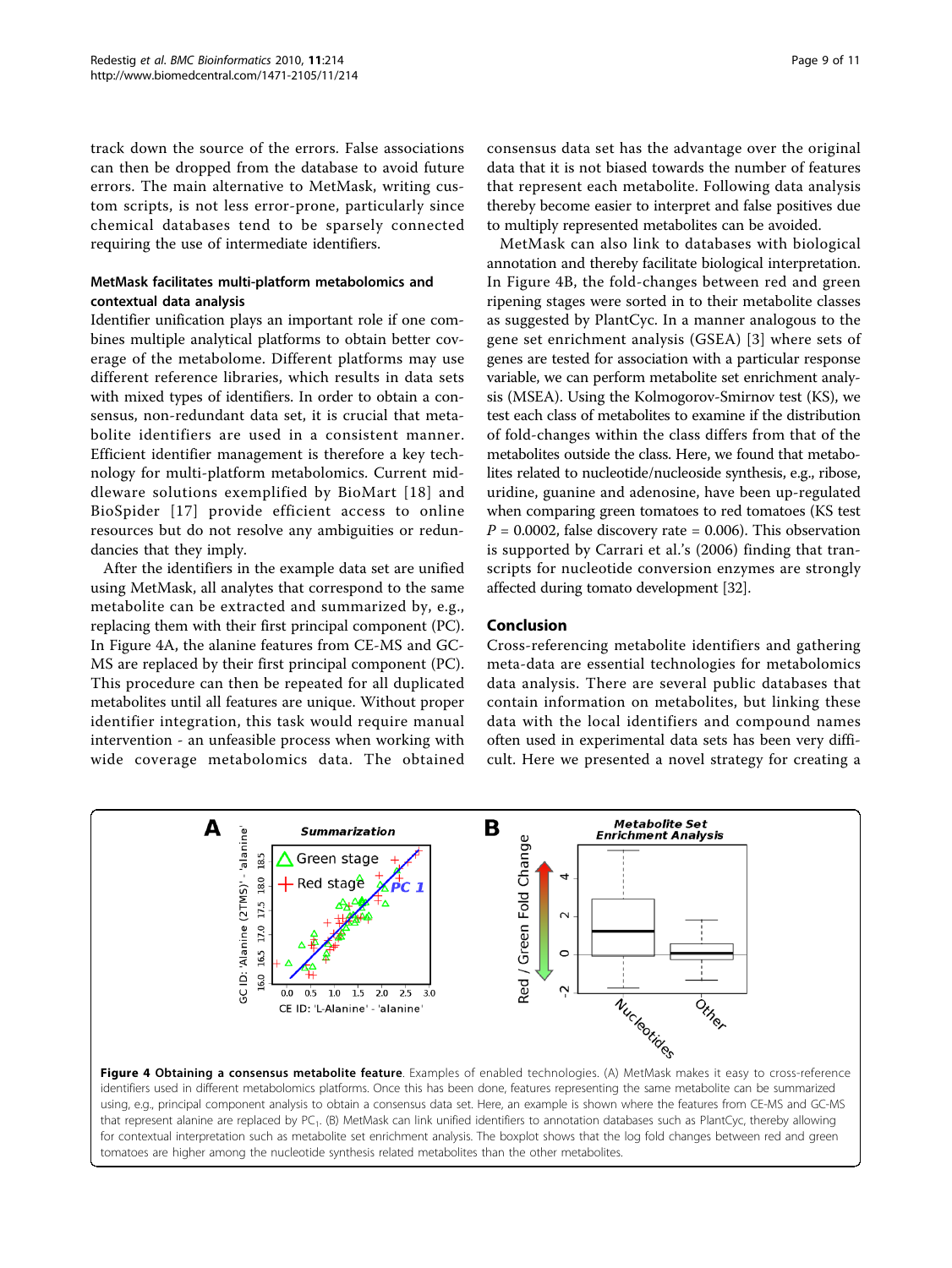<span id="page-9-0"></span>database that gathers and organizes information about metabolites from both in-house reference libraries and external resources. Our approach uses multiple identifier types in parallel when consolidating databases, thereby avoiding the problem of lacking a widely used identifier scheme. Issues with redundant and missing entries are addressed by importing multiple resources to create a unified identifier database.

The MetMask tool provides an implementation of our ideas and can be used to create tailored metabolite mappings with minimum user effort. Efficient handling of identifiers enables data summarization and biological interpretation via contextual analysis such as pathway projections.

# Availability and requirements

Project name: metmask

Project home page: [http://metmask.sourceforge.net](http://www.ebi.ac.uk/chebi) Operating systems: Platform independent (tested on Windows XP and Ubuntu Linux) Programming language: Python Other requirements: None License: GNU GPL

Any restrictions to use by non-academics: None

[Additional file 1: U](http://www.biomedcentral.com/content/supplementary/1471-2105-11-214-S1.PDF)ser manual for MetMask. Instructions for installation and usage. Also available by the project webpage.

[Additional file 2: E](http://www.biomedcentral.com/content/supplementary/1471-2105-11-214-S2.CSV)xample reference library - CSV. The comma separated text file based reference library used in the demonstration section.

[Additional file 3: E](http://www.biomedcentral.com/content/supplementary/1471-2105-11-214-S3.TXT)xample reference library - NIST. The NIST MS data export based reference library used in the demonstration section.

[Additional file 4: E](http://www.biomedcentral.com/content/supplementary/1471-2105-11-214-S4.TXT)xample input. The file with local identifiers used in the demonstration section.

#### Acknowledgements

The authors thank Kouji Takano, Akiko Takahashi, Akane Suzuki and Dr Takayuki Tohge for their efforts with curating our chemical reference library. Dr Alisdair Fernie is thanked for providing access to the MPIMP MS library. Dr Shin Watanabe, Dr Kyoko Tanase, Dr Tadayoshi Hirai, Dr Hiroshi Ezura for providing tomato fruit material.

#### Authors' contributions

HR initiated the project, designed and implemented the program and wrote the manuscript. MK wrote the manuscript, provided GC-MS data and evaluated the program. AF evaluated and tested the program and wrote the manuscript. FM provided LC-MS data, curated our library of reference compounds and contributed to the graph based visualization approach. KS and MA supervised the project.

All authors read and approved the final version.

#### Received: 26 November 2009 Accepted: 29 April 2010 Published: 29 April 2010

#### References

1. Tokimatsu T, Sakurai N, Suzuki H, Ohta H, Nishitani K, Koyama T, Umezawa T, Misawa N, Saito K, Shibata D: [KaPPA-view: a web-based](http://www.ncbi.nlm.nih.gov/pubmed/16010003?dopt=Abstract) [analysis tool for integration of transcript and metabolite data on plant](http://www.ncbi.nlm.nih.gov/pubmed/16010003?dopt=Abstract) [metabolic pathway maps.](http://www.ncbi.nlm.nih.gov/pubmed/16010003?dopt=Abstract) Plant Physiol 2005, 138(3):1289-1300.

- 2. Usadel B, Nagel A, Thimm O, Redestig H, Bläsing OE, Palacios-Rojas N, Selbig J, Hannemann J, Piques MC, Steinhauser D, Scheible WR, Gibon Y, Morcuende R, Weicht D, Meyer S, Stitt M: [Extension of the visualization](http://www.ncbi.nlm.nih.gov/pubmed/16009995?dopt=Abstract) [tool MapMan to allow statistical analysis of arrays, display of](http://www.ncbi.nlm.nih.gov/pubmed/16009995?dopt=Abstract) [corresponding genes, and comparison with known responses.](http://www.ncbi.nlm.nih.gov/pubmed/16009995?dopt=Abstract) Plant Physiol 2005, 138(3):1195-1204.
- 3. Mootha VK, Lindgren CM, Eriksson KF, Subramanian A, Sihag S, Lehar J, Puigserver P, Carlsson E, Ridderstrale M, Laurila E, Houstis N, Daly MJ, Patterson N, Mesirov JP, Golub TR, Tamayo P, Spiegelman B, Lander ES, Hirschhorn JN, Altshuler D, Groop LC: [PGC-1alpha-responsive genes](http://www.ncbi.nlm.nih.gov/pubmed/12808457?dopt=Abstract) [involved in oxidative phosphorylation are coordinately downregulated](http://www.ncbi.nlm.nih.gov/pubmed/12808457?dopt=Abstract) [in human diabetes.](http://www.ncbi.nlm.nih.gov/pubmed/12808457?dopt=Abstract) Nat Genet 2003, 34(3):267-73.
- 4. Redestig H, Repsilber D, Sohler F, Selbig J: [Integrating functional](http://www.ncbi.nlm.nih.gov/pubmed/17476945?dopt=Abstract) [knowledge during sample clustering for microarray data using](http://www.ncbi.nlm.nih.gov/pubmed/17476945?dopt=Abstract) [unsupervised decision trees.](http://www.ncbi.nlm.nih.gov/pubmed/17476945?dopt=Abstract) Biom J 2007, 49(2):214-229.
- 5. Huang DW, Sherman BT, Lempicki RA: [Bioinformatics enrichment tools:](http://www.ncbi.nlm.nih.gov/pubmed/19033363?dopt=Abstract) [paths toward the comprehensive functional analysis of large gene lists.](http://www.ncbi.nlm.nih.gov/pubmed/19033363?dopt=Abstract) Nucleic Acids Res 2009, 37:1-13.
- 6. Lenz EM, Wilson ID: [Analytical strategies in metabonomics.](http://www.ncbi.nlm.nih.gov/pubmed/17269702?dopt=Abstract) J Proteome Res 2007, 6(2):443-458.
- 7. Urano K, Maruyama K, Ogata Y, Morishita Y, Takeda M, Sakurai N, Suzuki H, Saito K, Shibata D, Kobayashi M, Yamaguchi-Shinozaki K, Shinozaki K: [Characterization of the ABA-regulated global responses to dehydration](http://www.ncbi.nlm.nih.gov/pubmed/19036030?dopt=Abstract) [in Arabidopsis by metabolomics.](http://www.ncbi.nlm.nih.gov/pubmed/19036030?dopt=Abstract) Plant J 2008, 57:1065-1078.
- 8. Werf van der MJ, Overkamp KM, Muilwijk B, Coulier L, Hankemeier T: [Microbial metabolomics: toward a platform with full metabolome](http://www.ncbi.nlm.nih.gov/pubmed/17765195?dopt=Abstract) [coverage.](http://www.ncbi.nlm.nih.gov/pubmed/17765195?dopt=Abstract) Anal Biochem 2007, 370:17-25.
- 9. Williams R, Lenz EM, Wilson AJ, Granger J, Wilson ID, Major H, Stumpf C, Plumb R: [A multi-analytical platform approach to the metabonomic](http://www.ncbi.nlm.nih.gov/pubmed/16880935?dopt=Abstract) [analysis of plasma from normal and Zucker \(fa/fa\) obese rats.](http://www.ncbi.nlm.nih.gov/pubmed/16880935?dopt=Abstract) Mol Biosyst 2006, 2(3-4):174-183.
- 10. Zhang J, Carey V, Gentleman R: [An extensible application for assembling](http://www.ncbi.nlm.nih.gov/pubmed/12499308?dopt=Abstract) [annotation for genomic data.](http://www.ncbi.nlm.nih.gov/pubmed/12499308?dopt=Abstract) Bioinformatics 2003, 19:155-156.
- 11. Côté RG, Jones P, Martens L, Kerrien S, Reisinger F, Lin Q, Leinonen R, Apweiler R, Hermjakob H: [The Protein Identifier Cross-Referencing \(PICR\)](http://www.ncbi.nlm.nih.gov/pubmed/17945017?dopt=Abstract) [service: reconciling protein identifiers across multiple source databases.](http://www.ncbi.nlm.nih.gov/pubmed/17945017?dopt=Abstract) BMC Bioinformatics 2007, 8:401.
- 12. Li H, Ding G, Xie L, Li Y: [PAnnBuilder: an R package for assembling](http://www.ncbi.nlm.nih.gov/pubmed/19237448?dopt=Abstract) [proteomic annotation data.](http://www.ncbi.nlm.nih.gov/pubmed/19237448?dopt=Abstract) Bioinformatics 2009, 25(8):1094-1095
- 13. Degtyarenko K, de Matos P, Ennis M, Hastings J, Zbinden M, McNaught A, Alcántara R, Darsow M, Guedj M, Ashburner M: [ChEBI: a database and](http://www.ncbi.nlm.nih.gov/pubmed/17932057?dopt=Abstract) [ontology for chemical entities of biological interest.](http://www.ncbi.nlm.nih.gov/pubmed/17932057?dopt=Abstract) Nucleic Acids Res 2008, 36 Database: D344-D350.
- 14. KEGG Database: Kyoto Encyclopedia of Gene and Genomes. [[http://www.](http://www.genome.jp/kegg) [genome.jp/kegg\]](http://www.genome.jp/kegg), [Compounds Database].
- 15. Cui Q, Lewis IA, Hegeman AD, Anderson ME, Li J, Schulte CF, Westler WM, Eghbalnia HR, Sussman MR, Markley JL: [Metabolite identification via the](http://www.ncbi.nlm.nih.gov/pubmed/18259166?dopt=Abstract) [Madison Metabolomics Consortium Database.](http://www.ncbi.nlm.nih.gov/pubmed/18259166?dopt=Abstract) Nat Biotechnol 2008, 26(2):162-164.
- 16. Wishart DS: [Human Metabolome Database: completing the](http://www.ncbi.nlm.nih.gov/pubmed/18240899?dopt=Abstract) 'human parts [list](http://www.ncbi.nlm.nih.gov/pubmed/18240899?dopt=Abstract)'. Pharmacogenomics 2007, 8(7):683-686.
- 17. Knox C, Shrivastava S, Stothard P, Eisner R, Wishart DS: [BioSpider: a web](http://www.ncbi.nlm.nih.gov/pubmed/17990488?dopt=Abstract) [server for automating metabolome annotations.](http://www.ncbi.nlm.nih.gov/pubmed/17990488?dopt=Abstract) Pac Symp Biocomput 2007, 145-156.
- 18. Smedley D, Haider S, Ballester B, Holland R, London D, Thorisson G, Kasprzyk A: [BioMart-biological queries made easy.](http://www.ncbi.nlm.nih.gov/pubmed/19144180?dopt=Abstract) BMC Genomics 2009, 10:22.
- 19. van Iersel MP, Pico AR, Kelder T, Gao J, Ho I, Hanspers K, Conklin BR, Evelo CT: [The BridgeDb framework: standardized access to gene, protein](http://www.ncbi.nlm.nih.gov/pubmed/20047655?dopt=Abstract) [and metabolite identifier mapping services.](http://www.ncbi.nlm.nih.gov/pubmed/20047655?dopt=Abstract) BMC Bioinformatics 2010, 11:5.
- 20. Kind T, Scholz M, Fiehn O: [How large is the metabolome? A critical](http://www.ncbi.nlm.nih.gov/pubmed/19415114?dopt=Abstract) [analysis of data exchange practices in chemistry.](http://www.ncbi.nlm.nih.gov/pubmed/19415114?dopt=Abstract) PLoS ONE 2009, 4(5): e5440.
- 21. Schauer N, Steinhauser D, Strelkov S, Schomburg D, Allison G, Moritz T, Lundgren K, Roessner-Tunali U, Forbes MG, Willmitzer L, Fernie AR, Kopka J: [GC-MS libraries for the rapid identification of metabolites in complex](http://www.ncbi.nlm.nih.gov/pubmed/15733837?dopt=Abstract) [biological samples.](http://www.ncbi.nlm.nih.gov/pubmed/15733837?dopt=Abstract) FEBS Lett 2005, 579(6):1332-1337.
- 22. PubChem: Database of chemical compounds. 2009 [\[http://www.ncbi.nlm.](http://www.ncbi.nlm.nih.gov/sites/entrez?db=pccompound) [nih.gov/sites/entrez?db=pccompound](http://www.ncbi.nlm.nih.gov/sites/entrez?db=pccompound)], [Compounds].